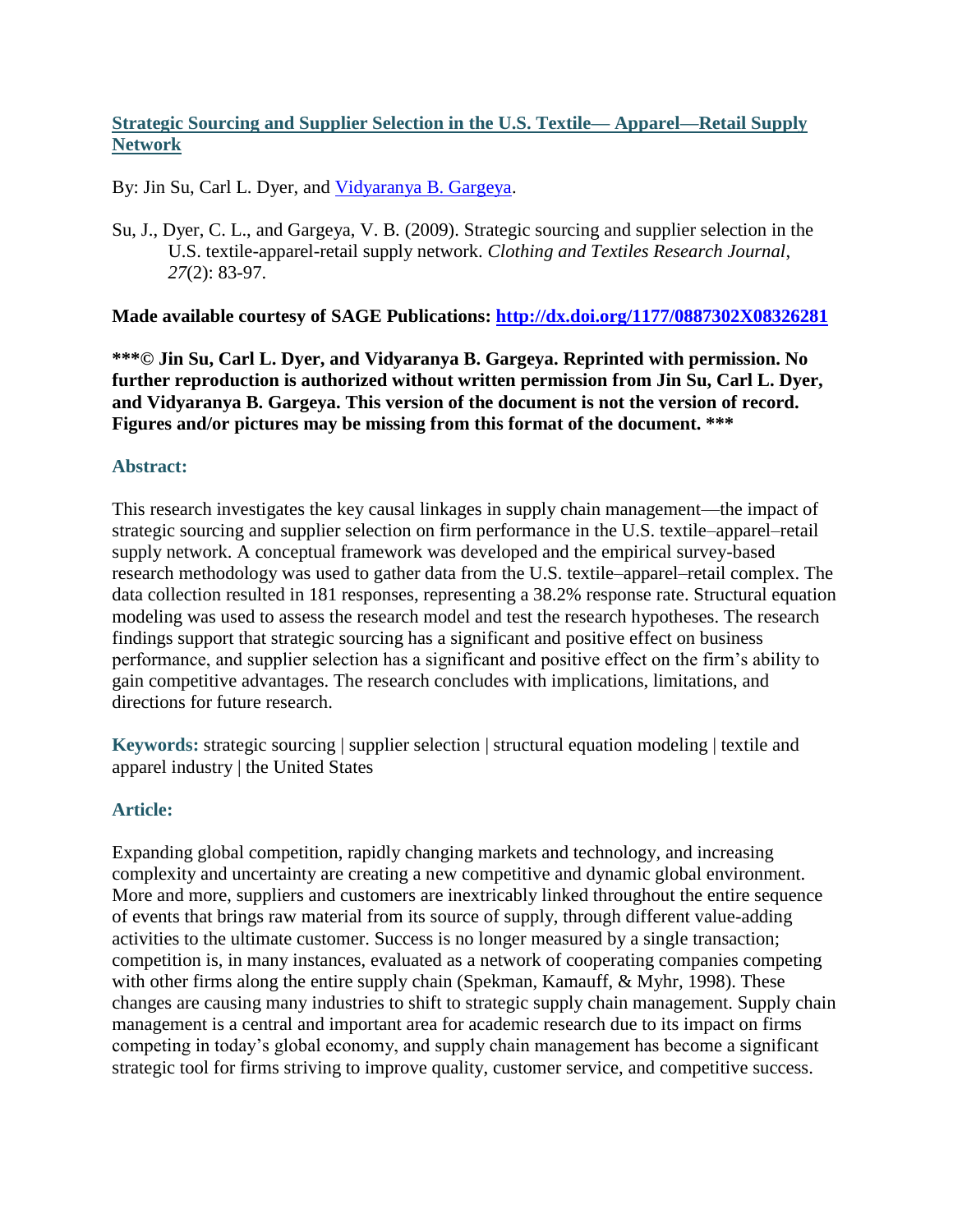The textile–apparel–retail complex includes important basic and visible industries of the United States and world economies, and textile and apparel production is one of the most complex and diverse manufacturing activities in the world. Over the past two decades, the U.S. textile and apparel industries have experienced radical and continuous changes as a result of environmental turbulence. The U.S. textile and apparel industries are still in a state of rapid and dramatic transition that has resulted in many structural changes. Companies have had to adapt to changes by increasing their openness, and by developing new strategies, organizational structures, systems, and capabilities. During the last decade, interest in purchasing/sourcing activities has increased dramatically in the United States textile and apparel industries as companies sought to gain competitive advantages in the evolving global marketplace (Su, Gargeya, & Richter, 2005). The strategic reach of sourcing, its role in gaining competitive advantages, and its emergence as a core competence is underscored by the dependence of firms on sourcing for attaining differentiation advantages.

Recognizing the dynamic U.S. textile– apparel–retail supply network, this study describes a research effort driven by three objectives. The first purpose of the research is to investigate the application of supply chain management, especially strategic sourcing and supplier selection practices in the U.S. textile–apparel–retail complex. The second objective is to propose a conceptual framework of supply chain integration on the basis of previous research and theories. This study identifies the key strategic decisions in the form of two constructs—strategic sourcing and supplier selection; furthermore, it investigates how these strategic decisions affect a firm's competitive advantages and business performance. The third objective is to examine the relationships among strategic sourcing, supplier selection, competitive advantage, and business performance using primary data gathered from the industries. To achieve the objectives, previous research and studies in areas such as operations management, decision sciences, supply chain management, and the textile and apparel industry were reviewed carefully and extensively; survey research was used to collect data from the firms in the U.S. textile and apparel industry; and structural equation modeling (SEM) was employed to examine the relationships in the model.

#### **Theoretical Grounding and Hypotheses Development**

#### **Supply Chain Management Literature**

Supply chain management (SCM) is recognized for achieving benefits of both operational and strategic natures. According to Gunasekaran, Patel, and McGaughey (2004), at the strategic level, SCM is a relatively new and rapidly expanding discipline that is transforming the way for improving organizational competitiveness in both manufacturing and services.

Mentzer et al. (2001) defined supply chain as a set of three or more entities (organizations or individuals) directly involved in the upstream and downstream flows of products and/or services from a source to a customer. SCM represents a paradigm shift that extends one's appreciation for the concepts of cooperation and competition. Under the new paradigm, SCM is defined as a process for designing, developing, optimizing, and managing the internal and external components of the supply system, including material supply, transforming materials, and distributing finished products or services to customers (Spekman et al., 1998). SCM takes a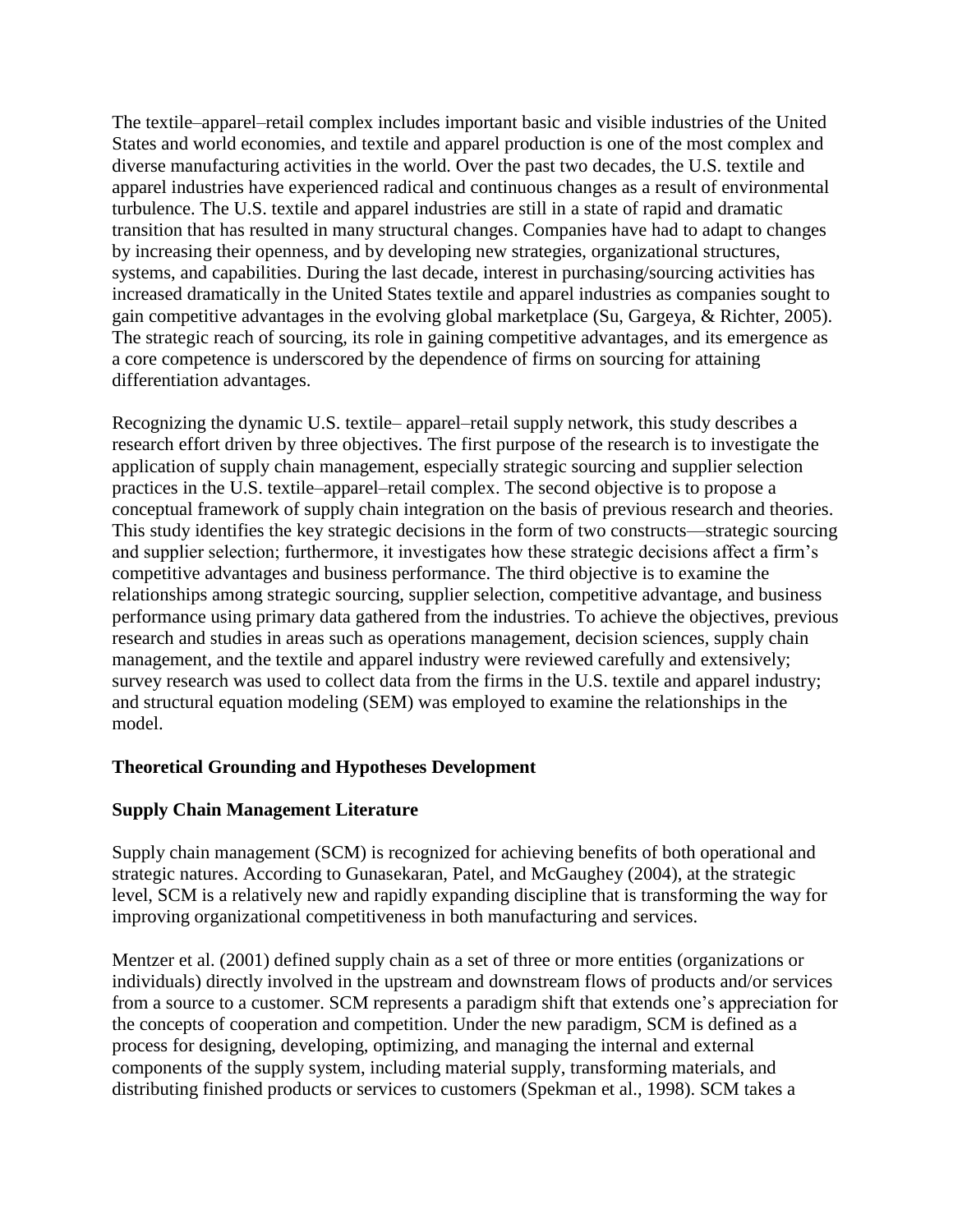value chain approach, in which all activities required to bring a product to the marketplace are considered part of the supply chain (Mabert & Venkataramanan, 1998; Porter, 1985). Such a holistic approach is consistent with the integrated way in which today's business managers are globally planning and controlling the flow of goods and services to the marketplace.

Although ideally SCM emphasizes total integration of all the business entities within the supply chain, a practical approach is to consider only the strategic suppliers and customers because most supply chains are too complex to achieve full integration of all the supply chain members (Tan, 2002; Tan et al., 2002). Effective SCM can result in competitive advantages. The short-term objective of SCM is primarily to increase productivity and reduce inventory and cycle time, and the long-term objective is to increase customer satisfaction, market share, and profits for all members of the supply chain (Tan, 2002; Tan, Kannan, & Handfield, 1998). To realize these objectives, all strategic partners must recognize that purchasing/sourcing is the crucial link between the suppliers and the customers, and SCM seeks to improve performance through better use of supplier capabilities. Heightening the managerial challenge, decisions made in one stage influence performance in other stages. Managing the link between each node within the chain to synchronize the entire supply chain is critical. The inclusion of these linkages in supply chain decision making represents the cornerstone of effective management for firms. Strengthening the various links of the supply chain requires a strategic perspective for achieving competitive advantage (Lummus, Vokurka, & Alber, 1998; Mabert & Venkataramanan, 1998).

## **Theoretical Background for the Study**

*Resource-based view (RBV).* RBV is founded on the idea that firms are comprised of bundles of resources, namely assets, input factors, and capabilities (Wernerfelt, 1984). Firms utilize their unique bundle of resources to build competitive advantage and may experience superior performance, if resources are used in a manner that is difficult to imitate (Barney, 1991). Firm resources include all assets, capabilities, organizational processes, firm attributes, information, knowledge, and so on controlled by a firm. The RBV emphasizes the strategic importance of firm's resources and capabilities to maintain competitive advantages. More and more firms have realized that one of the largest resources for a company is its supply base. A firm's ability to produce a quality product at a reasonable cost, and in a timely manner, is heavily influenced by its supplier capabilities. Concurrent with these changes, sourcing operates at a strategic level acquiring, managing, and configuring supply chain structures to meet manufacturing and corporate strategic requirements.

*Porter's framework of competitive strategy and competitive advantage. Research* drawing from traditional industrial organization and more specifically from Porter's (1980, 1985, 1991) framework of competitive strategy and competitive advantage adopts an "outside-in" perspective regarding market structure and its effect on performance. Within this framework, the firm is viewed as a bundle of strategic activities aiming at adapting to industry environment by seeking an attractive position in the market arena. In Porter's framework, buyers and suppliers are two of the driving forces of competitiveness in an industry. Within this framework, strategy choice is the product of (and response to) a sophisticated understanding of industry structure. Strategies are driven by five forces which an organization has to take into account: the power of customers,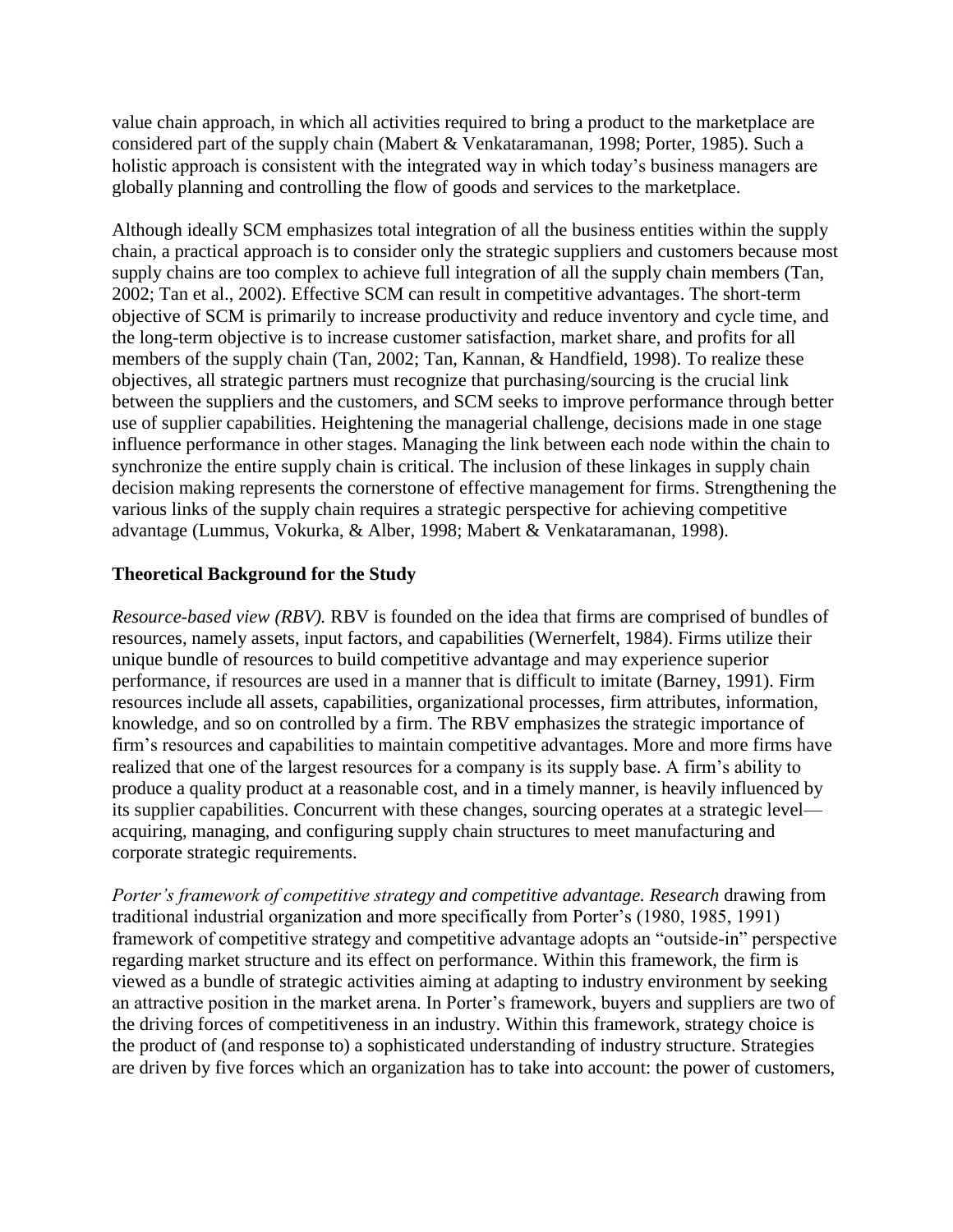the power of suppliers, the threat of similar products, the level of existing competition, and the threat of new market entrants.

In reality both RBV and Porter's framework of competitive strategy and competitive advantage can coexist and shape actual firm behavior (Foss, 1996). It has been recently recognized that Porter's framework and RBV complement each other in explaining a firm's performance: (1) One can gain a more balanced view on the sources of competitive advantage (internal and external determinants) by drawing insights from both, (2) Both perspectives seek to explain the same phenomenon of interest (i.e., sustained competitive advantage), and (3) The unit of analysis is identical in both cases (i.e., the firm).

### *Linking Strategic Sourcing to Gaining Competitive Advantage*

The organizations emphasizing strategic sourcing recognize the benefits and competitive advantages associated with integrating purchasing into strategic planning (Tan, Kannan, et al., 1998). The ultimate goal of the leading firms is to manage their suppliers throughout the entire supply chain for dependable delivery, decreased production lead time, reduced cost, and increased quality. When the goal is to build long-term, clan-like relationships, a company's supply chain creates one of the strongest barriers to entry for competitors (Choi & Hartley, 1996).

The need for sourcing to be supportive of gaining competitive advantage has been stressed by Watts, Kim, and Hahn (1992) in their framework linking strategic sourcing to corporate goals. Strategic sourcing is a way to obtain manufacturing capabilities without capital investments (Narasimhan & Das, 1999). The cost of raw materials, component parts, and services purchased from external suppliers is significant for most manufacturing firms. When the goal is boosting profits by low costs, a business should first look to what it buys. On average, manufacturers' purchases of goods and services amount to 55% of revenues; this is in contrast to labor costs of 6% and overhead expenses of 3% of revenues (Tully, 1995; Vokurka, 1998).

Strategic sourcing builds competitive advantage through early supplier involvement in product engineering, sharing of supplier technology, and supplier assistance in developing product and process improvements. Therefore, strategic sourcing contributes to a firm's competitiveness by ensuring satisfactory quality for its inputs, which in turn leads to high quality of the final products. There is evidence that manufacturing firms are increasingly obtaining volume, design, and technology flexibilities through strategic sourcing (Narasimhan & Das, 1999; Tully, 1995). A principal objective of strategic sourcing is uncertainty reduction and improvement of flexibilities when faced with supply, demand, and competitiveness uncertainties (Freeman & Cavinato, 1990; Narasimhan & Das, 1999).

Competition from offshore producers, technological innovations, and shortened product life cycles have changed buyer– seller relationships from a traditional win–lose orientation to closer, more collaborative approaches and a win–win model of strategic alliance (Krause, Scannell, & Calantone, 2000; Wilson, 1994). The literature indicates that buying firms are developing cooperative, mutually beneficial relationships with suppliers and viewing suppliers as virtual extensions of their firms (Tan, 2002). Strategic sourcing includes developing relationships with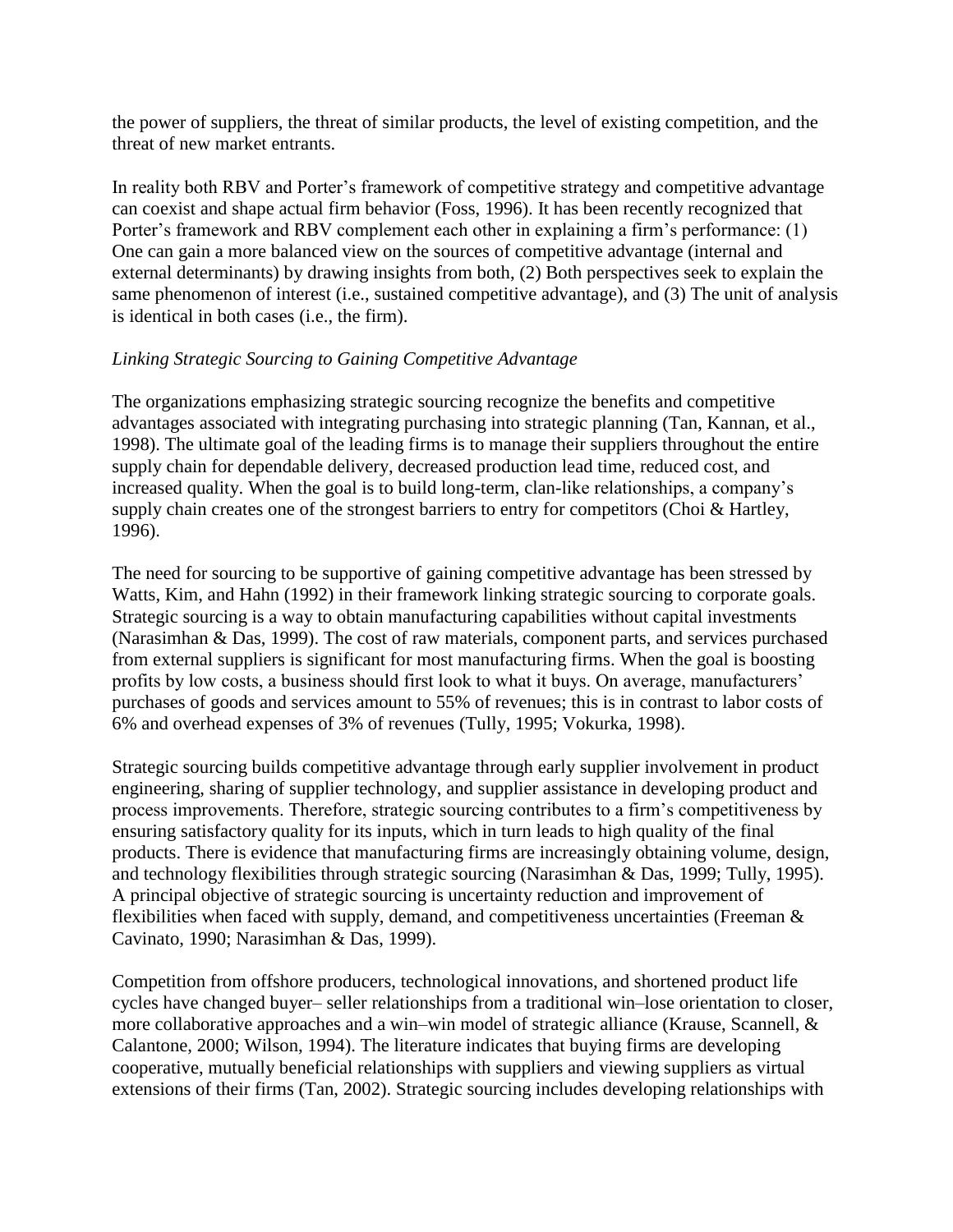key suppliers. Good buyer– supplier relationships help achieve shorter order cycle time. A reduction in the order cycle time leads to a reduction in the supply chain response time. This is an important measure as well as a major source of competitive advantage, and it directly influences the customer satisfaction level. When the purchasing function is elevated to a strategic level, it is in a better position to contribute to the firm's key capabilities (Carr & Pearson, 1999, 2002; Reck & Long, 1988). Therefore, the following hypothesis was developed.

*Hypothesis 1:* Strategic sourcing has a positive impact on the firm's ability to gain competitive advantage.

## **Linking Supplier Selection to Gaining Competitive Advantage**

Supplier selection involves factors that an organization uses when selecting and evaluating key/preferred suppliers' performance (Kannan & Tan, 2002). Given that more than 50% of the cost of goods sold worldwide is derived from purchased materials, supplier selection is an important strategic decision and serves as a source of competitive advantage (Simpson, Siguaw, & White, 2002). A firm's ability to produce a quality product at a reasonable cost and in a timely manner is heavily influenced by its suppliers' capabilities, and supplier performance is considered one of the key determining factors for the company's success (Choi & Hartley, 1996; Krause et al., 2000; Shin, Collier, & Wilson, 2000).

There are several key reasons why suppliers are becoming increasingly critical to the competitive success of the U.S. firms. First, manufacturers are beginning to focus on their core competencies and areas of technical expertise (i.e., firms concentrating on what they do best; Prahalad & Hamel, 1990). An emphasis on internal competencies requires greater reliance on external suppliers to support noncore requirements directly. Second, developing effective supply base management strategies can help counter the competitive pressures brought about by intense worldwide competition. To remain globally competitive, firms in the United States must receive competitive performance advantages from their suppliers that match or exceed the advantages suppliers provide to leading foreign competitors. Third, suppliers can support directly a firm's ability to innovate in the critical areas of product and process technology. As organizations continue to seek performance improvements, they are reorganizing their supplier base and managing it as an extension of the firm's business system (Morgan & Monczka, 1996; Narasimhan & Jayaram, 1998; Trent & Monczka, 1998; Vonderembse & Tracey, 1999).

A growing emphasis on establishing longterm relationships, driven by competitive pressures and business complexity, has encouraged many firms to become highly selective in their choice of suppliers. Supplier selection criteria help a firm identify competent vendors; the evaluation process often involves the simultaneous consideration of several important supplier performance attributes that include price, delivery leadtime, and quality (Kannan & Tan, 2002; Kim & Rucker, 2005; Vonderembse & Tracey, 1999). When suppliers are selected with these criteria, both supplier performance and the buying firm's operations performance are expected to increase (Tan, 2002; Vonderembse & Tracey, 1999), thereby enhancing the firm's ability to gain competitive advantage. Thus, Hypothesis 2 was developed.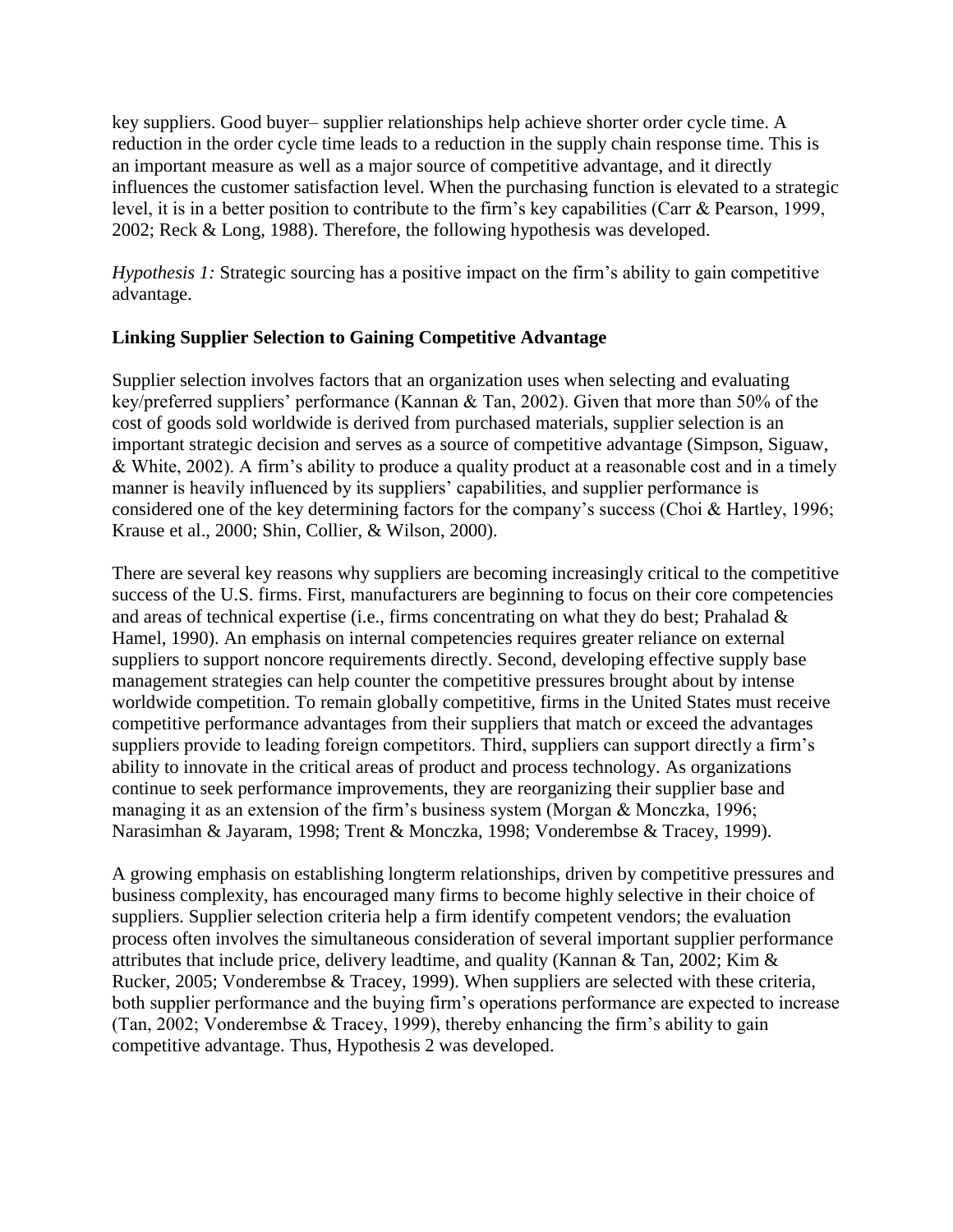*Hypothesis 2:* Supplier selection has a positive impact on the firm's ability to gain competitive advantage.

## **Linking the Ability of Gaining Competitive Advantage to Business Performance**

A firm's business performance is typically measured in financial and market terms, such as return on asset (ROA), market share, profit as a percentage of sales (profit margin), and net income before taxes (Carr & Pearson, 2002; Carr & Smeltzer, 2000; Kannan & Tan, 2002; Tan, Handfield, & Krause, 1998; Tan et al., 2002; Tracey & Tan, 2001). Subjective performance measures have been widely used in strategyrelated research and management research. Carr and Pearson (2002) and Tan, Handfield, et al. (1998) provided reasonable support for the use of managers' perceptual measures as a proxy for actual performance. Following the previous research in supply chain management and operations management (Carr & Pearson, 2002; Carr & Smeltzer, 2000; Tracey & Tan, 2001), which operationalize firm business performance, we chose to solicit respondents' perceptions of their firm's business performance over the past three years. A series of questions were tailored assessing firms' relative performance in market share, ROA, and profit margin.

Empirical research has shown that manufacturing companies that enrich their capacity to satisfy their customers in respect to competitive costs, quality, flexibility, delivery dependability, and quick response time, the five dimensions of gaining competitive advantage, enhance their level of overall business performance (Finch, 2003; Tan et al., 2002; Tracey & Tan, 2001). It is expected that a well-managed and integrated supply chain will lead to business benefits. Competitive cost, quality, flexibility, delivery dependability, and quick response time, in turn, will lead to better sales and profits. Thus, Hypothesis 3 was developed.

*Hypothesis 3:* The firm's ability to gain competitive advantage has a positive impact on firm's business performance.

# **Linking Strategic Sourcing to Business Performance**

The literature on SCM suggests that a company's purchasing practices can impact the effectiveness of its SCM strategy and can ultimately impact its financial and market performance. Tan, Kannan, et al. (1998) provided empirical evidence that selected purchasing practices were strongly associated with the perceived financial and market success of firms. According to Carr and Smeltzer (2000), strategic purchasing has a positive impact on firms' business performance. Carr and Pearson (1999) examined the relationship between strategic purchasing and firms' business performance. They found that strategic purchasing was important to the success of the firm.

According to Bracker, Keats, and Pearson (1988), strategic planning processes that are well developed, properly implemented, and controlled contribute to a firm's successful overall financial performance. Strategic purchasing is derived from the concept of strategic management. Once a firm adopts strategic goals, it can then begin the process of developing purchasing strategies, and sourcing function has active interaction with other functions such as manufacturing, marketing, and customer services. When purchasing is elevated to a strategic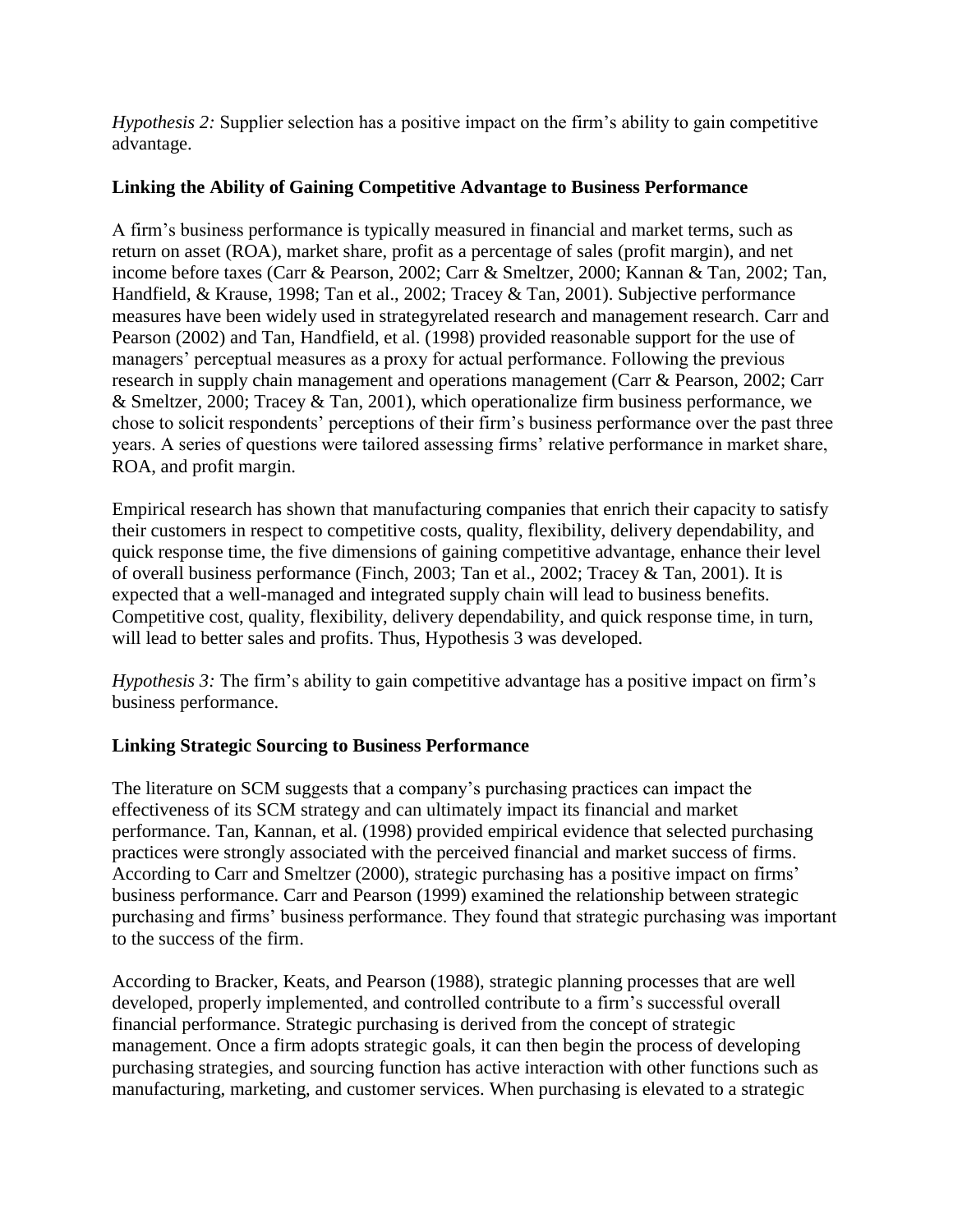level, it can better contribute to the firm's business performance (Carr & Pearson, 1999, 2002; Reck & Long, 1988). Therefore, Hypothesis 4 was developed.

*Hypothesis 4:* Strategic sourcing has a positive impact on firm business performance.

### **Research Model**

Figure 1 presents the SEM using standard conventions. The corresponding factors and the indicators in the model are shown in Table 1. Measures for the constructs of strategic sourcing, supplier selection, competitive advantage, and firm business performance were developed through a review of the managerial and scholarly literature to establish the content validity of each construct and associated scales.

### **Methods**

The survey method was used to collect data in the U.S. textile–apparel–retail complex.1 Because a comprehensive list of all companies in the U.S. textile–apparel–retail complex was not available, a list of potential respondents was compiled from Dun & Bradstreet (D&B) Million Dollar Databases and two directory books—Textile World Blue Book (2003) and Davison's Textile Blue Book (2003).

| <b>Constructs</b>           | <b>Indicators</b>                                                                                                                           |  |  |  |
|-----------------------------|---------------------------------------------------------------------------------------------------------------------------------------------|--|--|--|
| Strategic sourcing          | V1: Purchasing/sourcing's long-range plan is reviewed and adjusted to<br>match changes in the company's strategic plans on a regular basis. |  |  |  |
|                             | V2: Purchasing/sourcing's long-range plan includes developing<br>relationships with key suppliers.                                          |  |  |  |
|                             | V3: Comprehensive purchasing/sourcing strategies have been<br>developed to support the company's overall strategies.                        |  |  |  |
| Supplier selection          | V4: product cost                                                                                                                            |  |  |  |
|                             | V5: product quality                                                                                                                         |  |  |  |
|                             | V6: delivery dependability                                                                                                                  |  |  |  |
|                             | V7: delivery speed                                                                                                                          |  |  |  |
| Competitive advantage       | V8: cost                                                                                                                                    |  |  |  |
|                             | V9: quality                                                                                                                                 |  |  |  |
|                             | V10: delivery dependability                                                                                                                 |  |  |  |
|                             | V11: flexibility                                                                                                                            |  |  |  |
|                             | V12: response time                                                                                                                          |  |  |  |
| <b>Business performance</b> | V13: return on assets (ROA)                                                                                                                 |  |  |  |
|                             | V14: profit margin (net income as a percent of sales)                                                                                       |  |  |  |
|                             | V15: market share                                                                                                                           |  |  |  |

**Table 1 Factors and Indicators in the Structural Equation Model (SEM)** 

This study included the firms in the U.S. textile–apparel–retail complex that met predetermined criteria. The study focused on corporate headquarter level so that the effects of strategy and capabilities could be examined independent of the confounding effects of lower plant–level considerations. Only firms employing at least 25 employees were considered in the sample to ensure a minimum operating structure of each firm.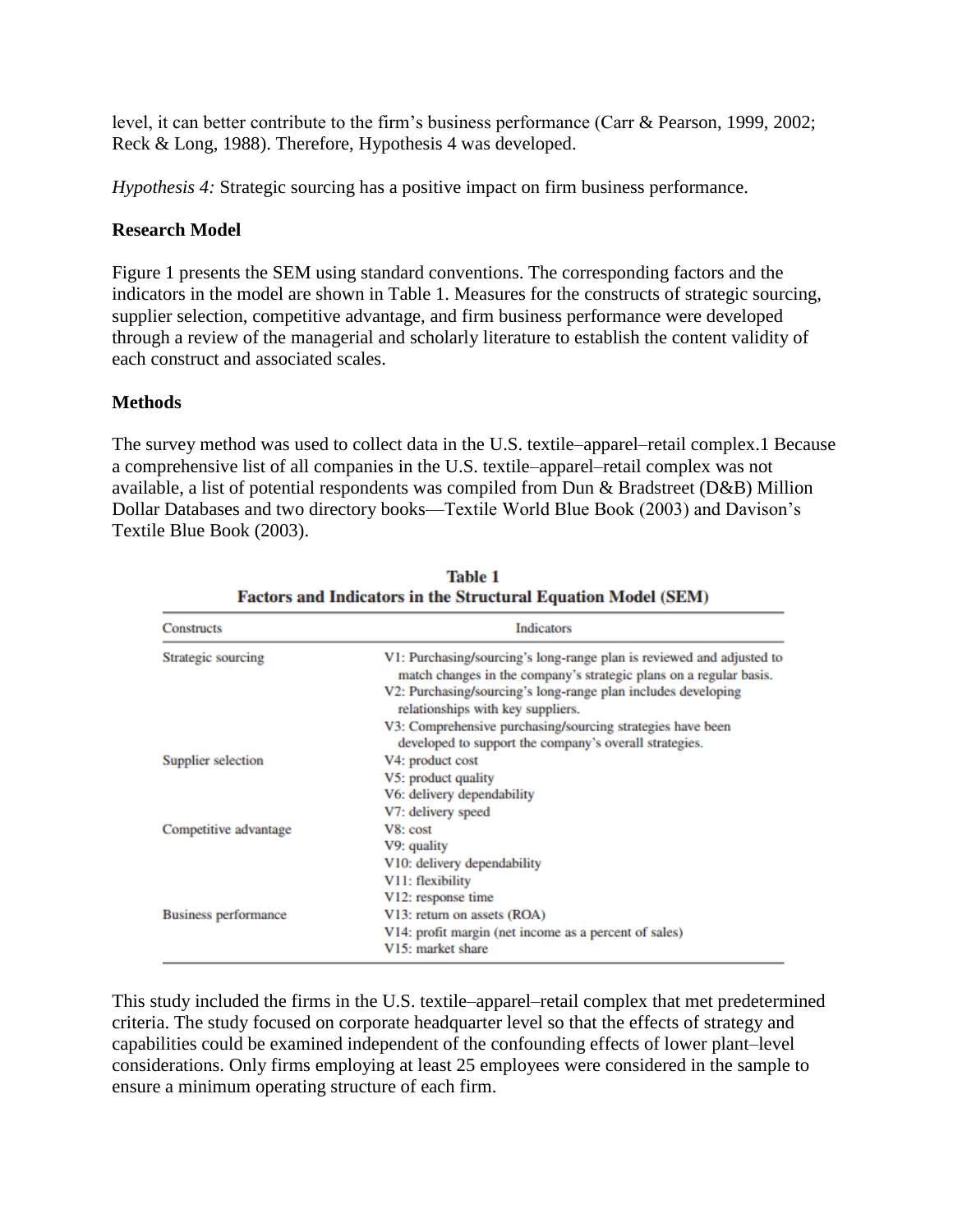Using these criteria, a random sample of 660 firms was selected based on primary Standard Industrial Classification (SIC) codes—22 (textile manufacturing), 23 (apparel manufacturing), and 56 (apparel retailing). The target respondents for the survey were purchasing professionals (e.g., director of purchasing/sourcing, vice president of purchasing/sourcing, chief operating officer, and supply chain manager). These individuals were chosen because of their expertise in strategic sourcing, supplier selection, and firm performance. A letter with each survey requested that if the addressee was not the most qualified individual at the firm to answer the survey, the survey should be forwarded to the most qualified individual for completion.





The questionnaire was developed using scales established in the research literature. Questions were designed to be answered from the buyer's perspective. Five-point Likert scales were used to measure the indicators in the model. For example, the items of strategic sourcing, supplier selection, and competitive advantage were measured using the instruction such as, "Please indicate the extent to which you agree or disagree with the following statements regarding your firm over the last three years" and using 5-point Likert scales ranging from  $1 =$  strongly disagree to  $5 =$  strongly agree. The items of business performance were measured using the instruction, "Tell us about your firm business performance on the following dimensions over the last three years" and using 5-point Likert scales ranging from  $1 =$  decreased significantly to  $5 =$  increased significantly. The survey instrument was refined, modified, and pilot tested through an incremental process before being finalized. The researchers visited eight major textiles and apparel companies in North Carolina and South Carolina and reviewed the instrument with purchasing managers and/or vice presidents to ensure that the questions were interpreted as intended. The survey instrument was pilot tested by nine supply chain managers/purchasing managers. Based on this process, questions were reworded, added, or discarded to improve validity and clarity. This process helped assure that the questions were relevant to the variables in the model.

In addition to the mail survey, follow-up phone call contacts and an e-mail survey were also used to request firm's participation and/or to remind them to return the completed survey. These collectively constituted a modified version of Dillman's (2000) "tailored survey methodology."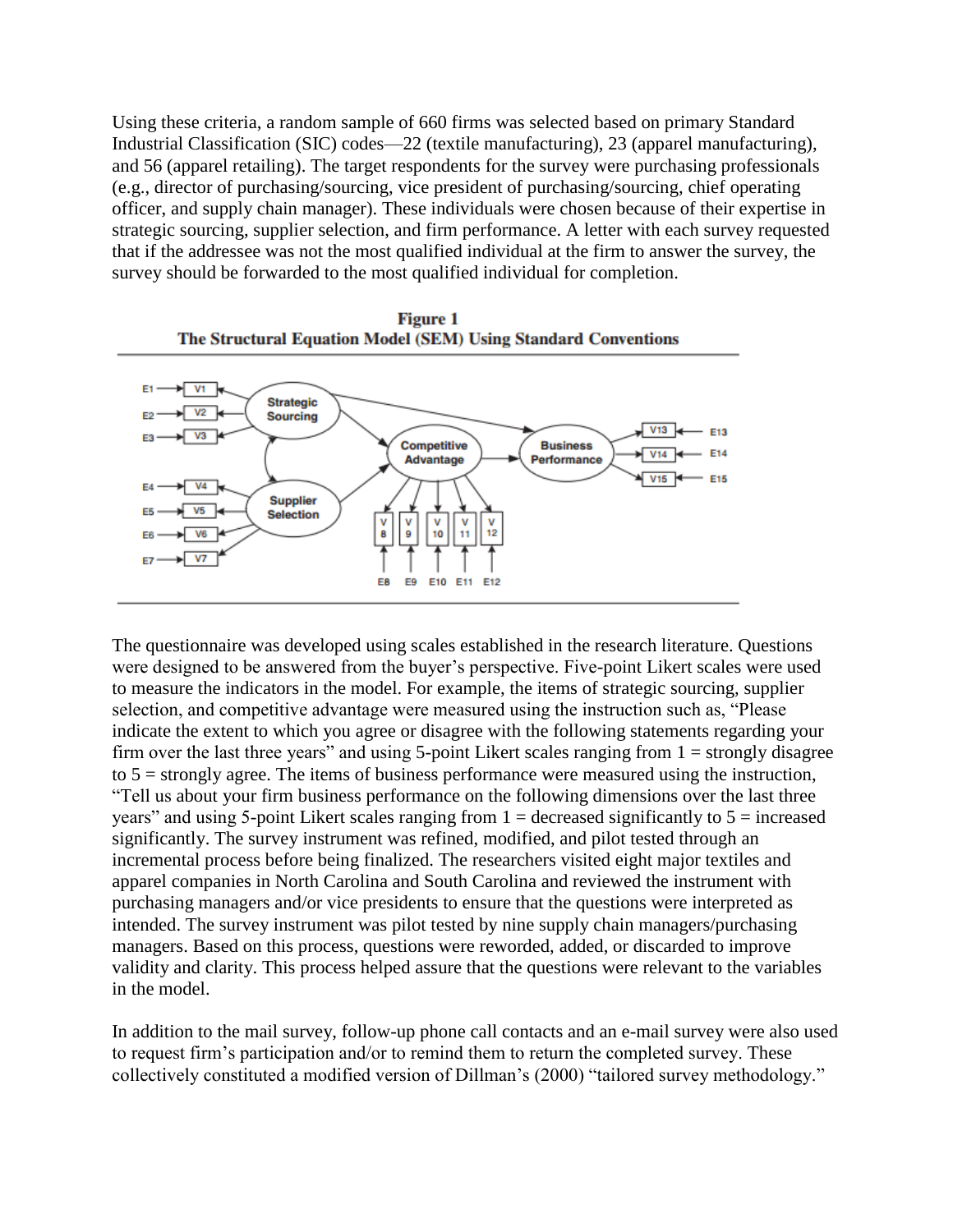SEM was used to investigate the relationships in the model. A two-stage approach SEM was used for the data analysis. In the first stage, the measurement model was tested using confirmatory factor analysis (CFA) to demonstrate adequate model fit and to ensure a satisfactory level of measure reliability and validity for the underlying variables and their respective factors in the model. In the second stage, SEM was used to test the hypothesized relationships in the model. The fit of the proposed model to the observed data was tested using LISREL Version 8.54 software (Jöreskog & Sörbom, 2003) with covariance matrix input.

## **Results**

## **Response Rate for the Survey**

Of the 660 firms surveyed, 68 companies (10.3%) refused to participate due to company policy, 9 companies (1.4%) were closed, 21 companies (3.2%) were not in the textile or apparel industries any more, and 88 companies (13.3%) were unreachable (e.g., wrong address or person retired). The geographic areas of the 474 firms in the remaining sample included 32 states in the United States. Responses were received from 181 respondents for a 38.2% response rate.

## **The Respondents' Profile**

The respondents consisted primarily of executives at high levels including director of sourcing/purchasing (29%), vice president of purchasing/sourcing (13%), chief executive officer/president (11%), and general manager (8%). The respondents worked for companies from a variety of textile– apparel–retail industries, including firms in textile industry (45.3%), apparel production industry (36.5%), and apparel retailing industry (18.2%). Table 2 presents the distribution of firms' annual gross sales in US dollars. Small, medium, and large firms were well represented in the sample.

## **Nonresponse Bias**

The respondent sample was split into two groups on the basis of early and late returned surveys to investigate the possibility of nonresponse bias in the data (Lambert & Harrington, 1990). Multivariate analysis of variance (MANOVA) was performed for variables in each factor and also for the whole set of manifest variables. The results revealed no differences between the earlywave and the late-wave responders suggesting that nonresponse bias may not be a problem in this study.

## **Evaluation of the Measurement Model**

Of the 181 returned surveys, 172 contained completed responses and were used in SEM. In SEM, researchers are expected to report multiple measures of fit for assessing model fit (Hair, Anderson, Tatham, & Black, 1995). An adequate fit was achieved for the measurement model. The  $\chi$ 2 to df ratio = 1.66 is less than the common recommended value, 2.0, for practical research (Carr & Pearson, 2002; Hair et al., 1995; Narasimhan & Das, 1999). The Root Mean Squared Error of Approximation (RMSEA) =  $0.062$  is less than the recommended value, 0.08 (Kelloway, 1998), indicating a reasonable to fair fit. The goodness-of-fit index (GFI), nonnormed fit index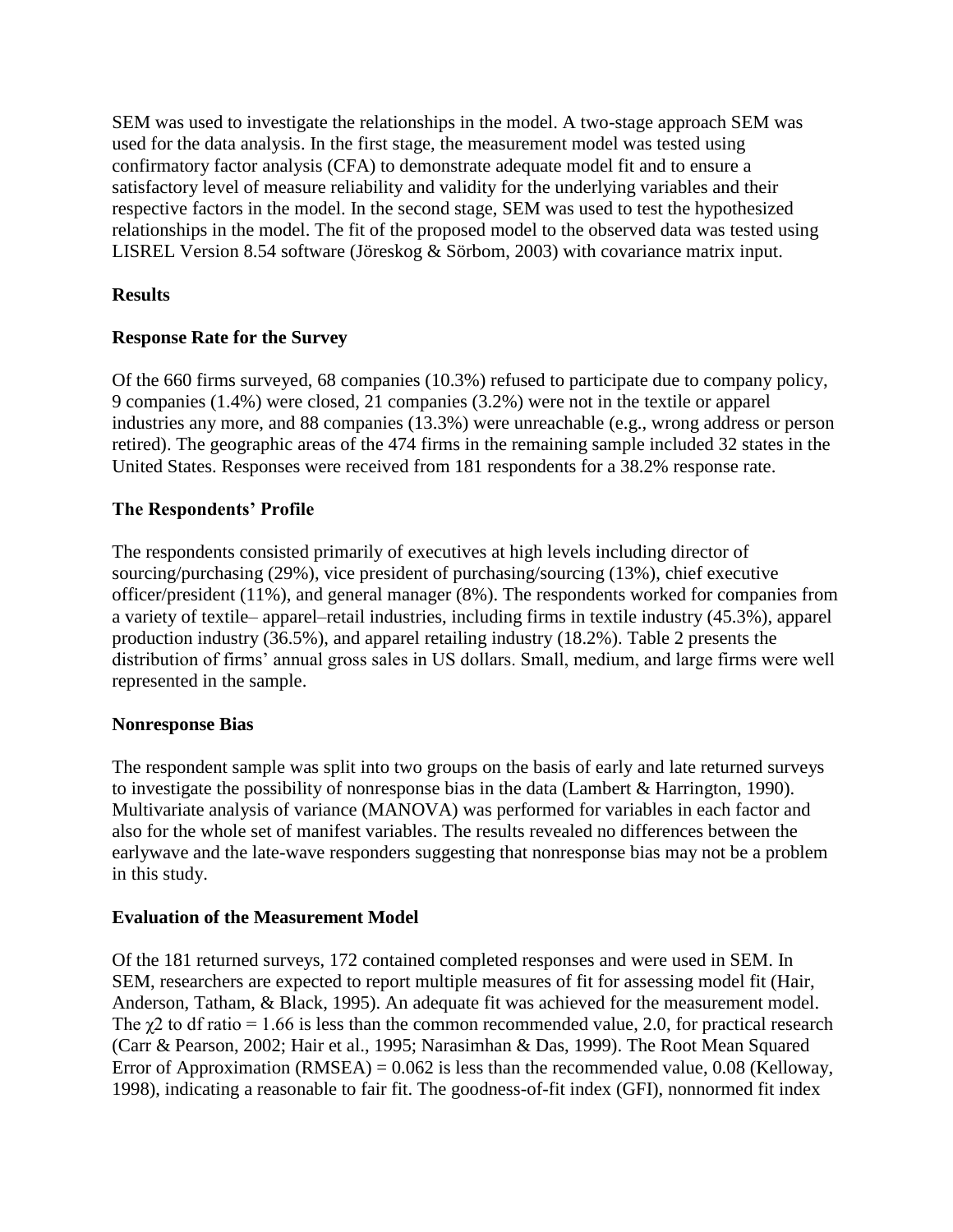(NNFI), and comparative fit index (CFI), at 0.90, 0.94, 0.95, respectively, are all greater than the cutoff point of 0.90 (Kelloway, 1998), indicating an adequate fit for the measurement model.

Table 3 shows the factor loadings, standard errors, t values, and the summary of the analysis of reliability in the measurement model. As can be seen from Table 3, the t values of all the path parameter estimates for each factor in the measurement model are greater than 2.0 and are statistically significant ( $p < .05$ ). In the measurement model, reliability analysis was conducted to check and confirm internal consistency using the standardized reliability estimate (Sharma, 1996) and composite reliability coefficient (DeVellis, 1991) for a given construct. As shown in Table 3, all the reliability coefficients are above the threshold .60 which DeVellis (1991) recommended and the acceptable guideline value of .70 which Nunnally (1978) suggested.

For each factor, all the t values of the factor loadings are statistically significantly different from zero (see Table 3), and each loading is in the anticipated direction and magnitude. Thus, convergent validity is established because all indicators are effectively measuring the same construct. Discriminant validity is shown by the confidence interval of two standard errors around the correlation for each respective pair of factors. None of the confidence intervals included 1.0; therefore, discriminant validity was established (see Table 4). Thus, the measurement model was adequate for testing the proposed structural model.

| <b>Annual Gross</b><br>Sales (US\$) | Frequency | Percentage |
|-------------------------------------|-----------|------------|
| Less than 5 million                 | 13        | 7.2        |
| 5-24.9 million                      | 31        | 17.1       |
| $25-49.9$ million                   | 19        | 10.5       |
| 50-99.9 million                     | 26        | 14.4       |
| 100-500 million                     | 50        | 27.6       |
| More than 500 million               | 26        | 14.4       |
| <b>Missing</b>                      | 16        | 8.8        |
| Total                               | 181       | 100        |

**Table 2 Annual Gross Sales (US\$)** 

# **SEM and Hypothesis Testing**

Figure 2 shows the results of SEM. There are two positive and statistically significant paths (strategic sourcing–business performance; supplier selection–competitive advantage), and two positive but nonsignificant paths (strategic sourcing–competitive advantage; competitive advantage–business performance). The second hypothesis (Hypothesis 2), supplier selection has a positive impact on competitive advantage, was supported (path coefficient  $= .66$ ,  $p < .05$ ). The fourth hypothesis (Hypothesis 4), strategic sourcing has a positive impact on business performance, was supported (path coefficient = .26,  $p < .05$ ).

## **Discussion**

The first hypothesis (Hypothesis 1) states that strategic sourcing has a positive impact on the firm's ability to gain competitive advantage. However, the relationship was not supported.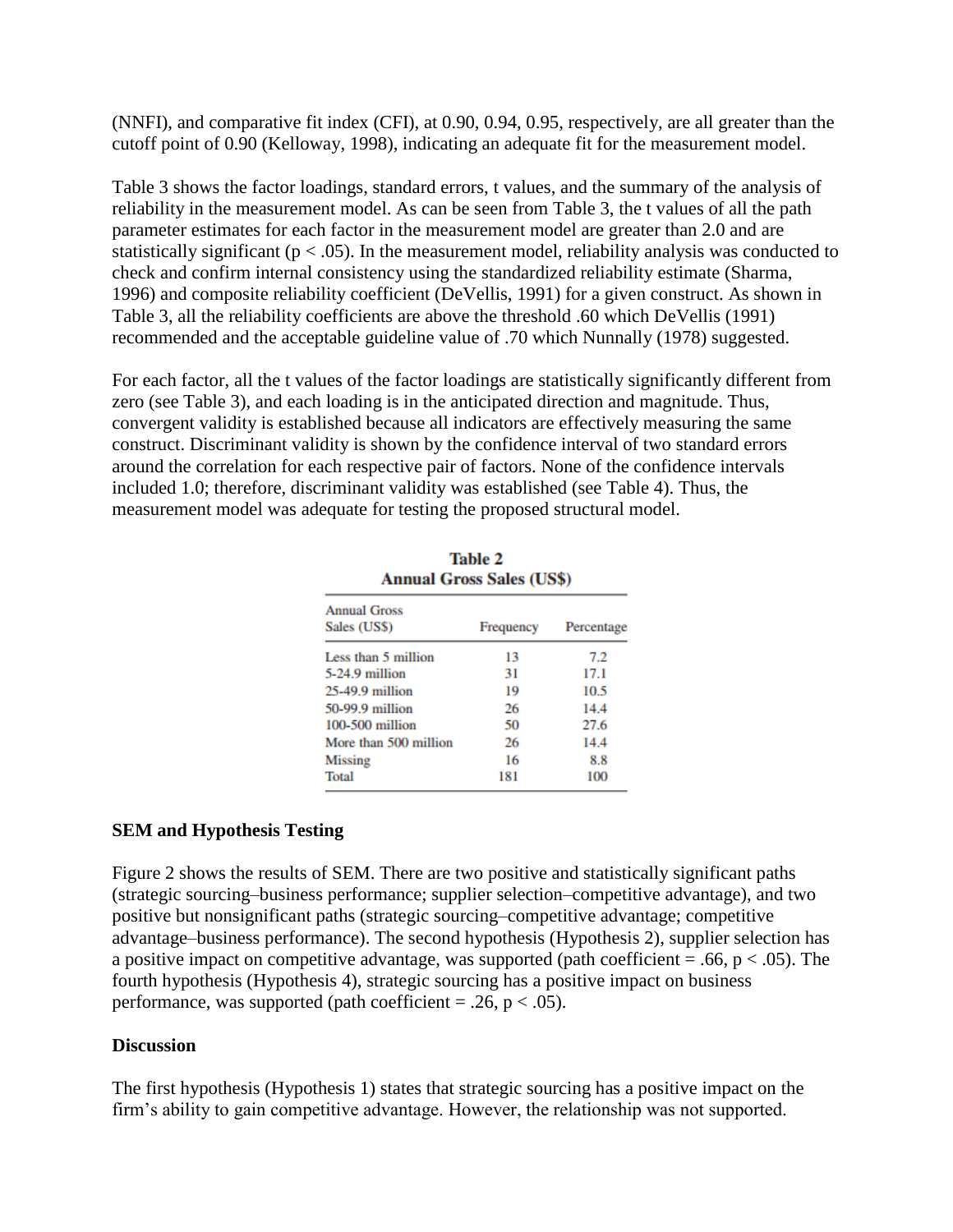Contrary to expectations, "look-ahead" strategic sourcing/purchasing did not significantly increase firm's ability to gain competitive advantage. One plausible explanation for this result is that firms try to achieve competitive advantage in any business environment by all kinds of means, and not necessarily through strategic sourcing alone. It is not clear whether the firm's current ability to gain competitive advantage results from strategic sourcing or other functions. Another possible explanation may be that many firms do not emphasize strategic sourcing to a great extent. Also, strategic sourcing attempts to capture the dynamic nature of the supply market and attempts to support the company's strategic plan; however, the sweeping changes in the U.S. textile and apparel business may suggest that strategic sourcing does not perform to the extent it is expected to perform.

There is statistically significant evidence that supports the research hypothesis (Hypothesis 2), indicating that supplier selection is positively related to the firm's ability to gain competitive advantage. To compete effectively in the world market, a company must have a network of competent suppliers; a company must build on the expertise and commitment of its suppliers (Mabert & Venkataramanan, 1998; Spekman, 1988). This result is consistent with the previous research (Tracey & Tan, 2001; Vonderembse & Tracey, 1999).

The third hypothesis (Hypothesis 3) states that competitive advantage has a positive impact on business performance. However, there is no strong statistical evidence to support the relationship. This result is contrary to expectations. It is likely that U.S. firms have striven to improve competitiveness in the five dimensions of gaining competitive advantage. However, the complex macroeconomic environment, the volatile domestic and global markets, and the relatively higher labor cost and business operations cost in the United States lead to the fact that it is harder for the U.S. textile and apparel firms to increase their business performance. A firm might have competitive advantage compared with other industry competitors; however, in such a fluctuating economic environment, it perhaps did not result in a significant increase in business performance.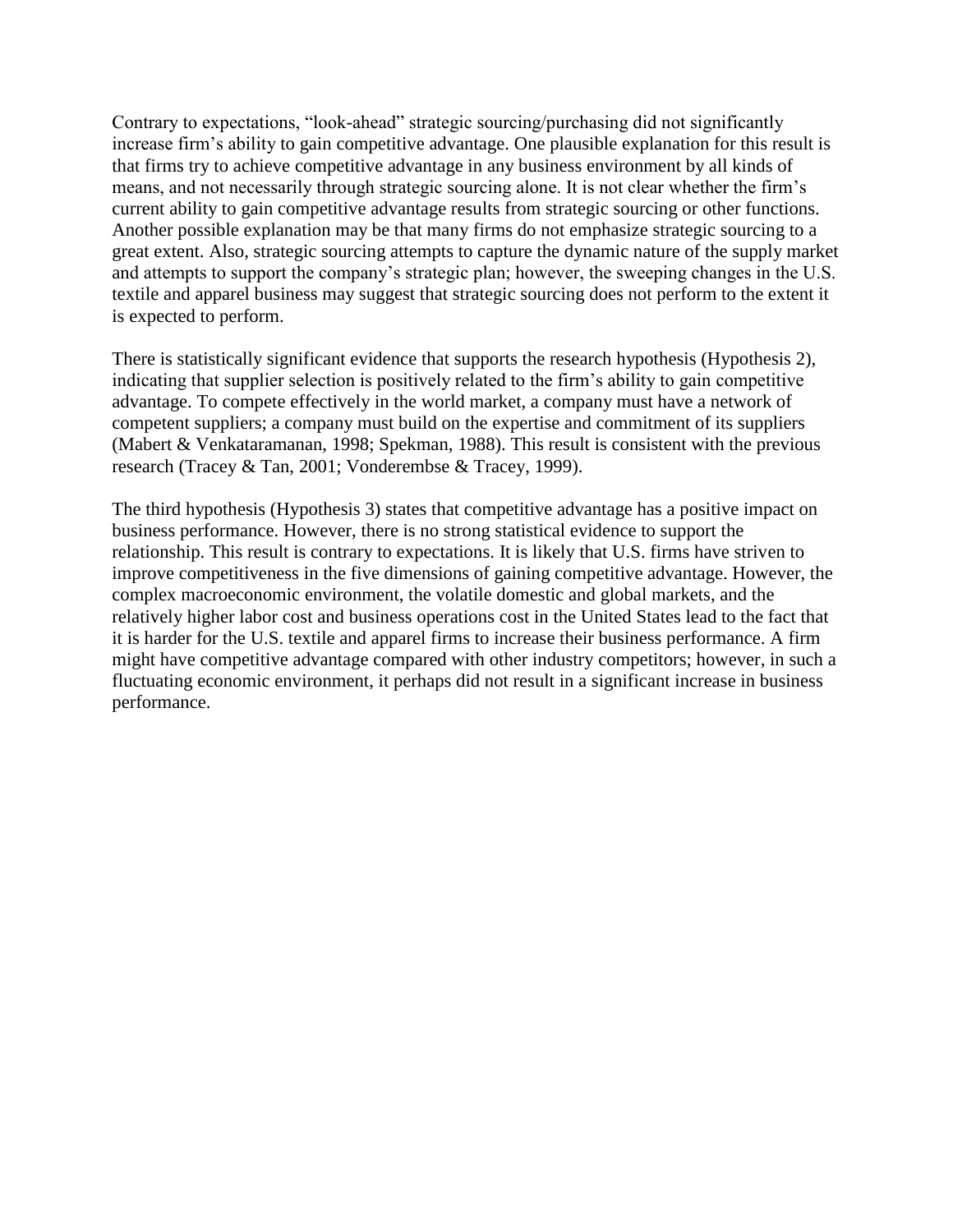| <b>Indicator Variables and</b><br>Their Underlying Factors | Factor<br>Loading | Standard<br>Error | t Values <sup>a</sup> | Composite<br><b>Reliability</b> | Standardized<br><b>Reliability</b> |
|------------------------------------------------------------|-------------------|-------------------|-----------------------|---------------------------------|------------------------------------|
| <b>Strategic sourcing</b>                                  |                   |                   |                       | .779                            | .775                               |
| VI                                                         | 1.16              | 0.10              | 11.37                 |                                 |                                    |
| V2                                                         | 0.74              | 0.08              | 8.82                  |                                 |                                    |
| V3                                                         | 0.71              | 0.09              | 8.25                  |                                 |                                    |
| <b>Supplier selection</b>                                  |                   |                   | —                     | .738                            | .719                               |
| V4                                                         | 0.26              | 0.07              | 3.99                  |                                 |                                    |
| V5                                                         | 0.47              | 0.05              | 9.18                  |                                 | —                                  |
| V6                                                         | 0.63              | 0.06              | 11.20                 |                                 |                                    |
| V7                                                         | 0.59              | 0.08              | 7.60                  |                                 |                                    |
| Competitive advantage                                      |                   |                   |                       | .748                            | .727                               |
| V8                                                         | 0.37              | 0.09              | 4.04                  |                                 |                                    |
| V9                                                         | 0.36              | 0.06              | 6.13                  |                                 |                                    |
| <b>V10</b>                                                 | 0.65              | 0.06              | 10.67                 |                                 |                                    |
| V11                                                        | 0.36              | 0.06              | 5.90                  |                                 |                                    |
| V12                                                        | 0.76              | 0.07              | 11.35                 |                                 |                                    |
| <b>Business performance</b>                                |                   |                   |                       | .885                            | .883                               |
| V13                                                        | 0.94              | 0.06              | 15.08                 |                                 |                                    |
| V14                                                        | 0.93              | 0.07              | 14.07                 |                                 |                                    |
| V15                                                        | 0.69              | 0.07              | 10.26                 |                                 |                                    |

**Table 3** Factor Loadings, t Values, and Reliability Coefficients in the Measurement Model

Note: Number of participants,  $N = 172$ .

a. All *t* values are statistically significant at  $p < .05$ .

| <b>Factors</b>                             | Correlation | Standard<br>Error | Confidence<br><b>Interval</b> |  |
|--------------------------------------------|-------------|-------------------|-------------------------------|--|
| Strategic sourcing-supplier selection      | .34         | 0.09              | (0.16, 0.52)                  |  |
| Strategic sourcing-competitive advantage   | .22         | 0.09              | (0.04, 0.40)                  |  |
| Strategic sourcing-business performance    | .34         | 0.08              | (0.18, 0.50)                  |  |
| Supplier selection-competitive advantage   | .48         | 0.08              | (0.32, 0.64)                  |  |
| Supplier selection-business performance    | .28         | 0.08              | (0.12, 0.44)                  |  |
| Competitive advantage-business performance | .20         | 0.09              | (0.02, 0.38)                  |  |

**Table 4 Discriminant Validity of the Measurement Model** 

There is statistically significant evidence that supports the research hypothesis (Hypothesis 4) that strategic sourcing positively influences the firm's business performance by adding value to the firm. The strategic sourcing function has active interaction with other functions (e.g., manufacturing, marketing, customer services, etc.) to support the company's overall strategies, which lead to improvements in the firm's business performance. There have been some reports (Carr & Pearson, 1999, 2002; Narasimhan & Das, 1999) showing that integrating sourcing into strategic planning leads to higher business performance. This study supports previous research concerning strategic sourcing and its relationship with business performance.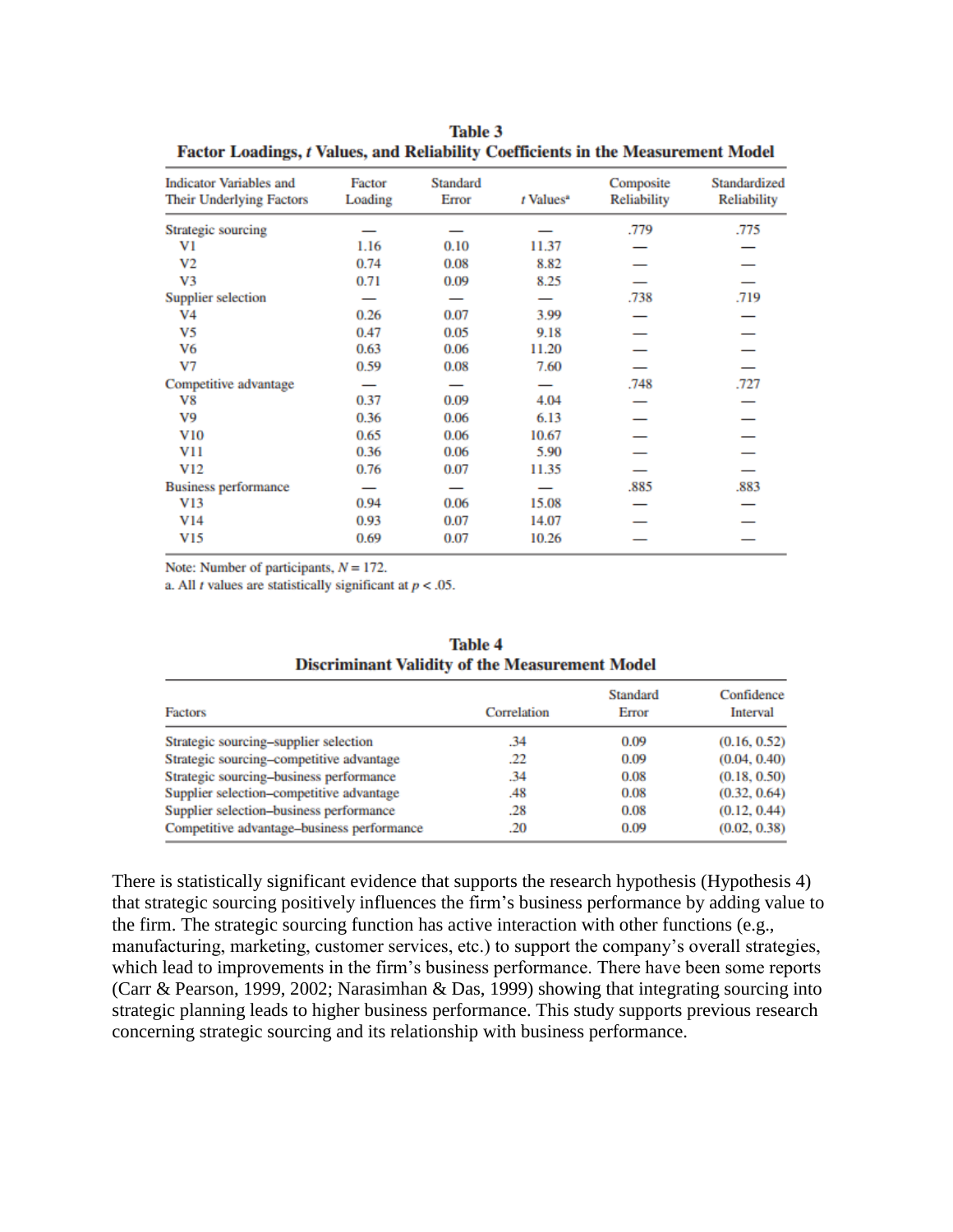**Figure 2 Structural Equation Model (SEM) and the Research Hypotheses** 



Note: Number of participants,  $N = 172$ . a. Indicates the *t* values for the path coefficients (for H1 and H3) are not statistically significant at  $p < .05$ .

#### **Implications**

This research fills a gap between theory and practice using data from the U.S. textile–apparel– retail complex to examine the relationships between strategic sourcing, supplier selection, competitive advantage, and business performance, and to test the research hypotheses by SEM. The findings from this research should have broader implications than previous studies that were only conceptual or used data from smaller samples. The study demonstrates that strategic sourcing and supplier selection clearly play a vital role in business operations in the U.S. textile and apparel industries. Strategic sourcing and supplier selection are increasingly emphasized by the U.S. textile and apparel industries to ensure that their products will be able to compete effectively in the global marketplace.

There are several limitations of this study. The current domestic and global economic environment in which the U.S. textile and apparel businesses operate is constantly fluctuating. Therefore, the existence of confounding variables must be recognized. Other factors not included in the model may contribute to the explanation of the relationships in the model. The conclusions from this study are based on data collected from the U.S. textile–apparel–retail complex; the external validity needs to be investigated by future study of other industries.

This study empirically investigated supply chain management issues in the U.S. textile– apparel– retail supply network, while building on past research. An agenda for future research is presented as follows: (1) Future research should be conducted to examine and validate the nonsignificant relationships beyond the present study; (2) One stream that provides future opportunities for research is to collect data on the factors in the model through a longitudinal study and reexamine the relationships between the factors in the model. This would provide useful information about how dynamic environments impact the relationships between strategic sourcing, supplier selection, and firm performance; (3) Future research should involve additional research efforts that examine the different groups in the sample based on specific industry segments (e.g., manufacturers and retailers) using a larger sample; (4) Future cross-industry study is needed to validate the model and the relationships of the constructs, and collecting data from other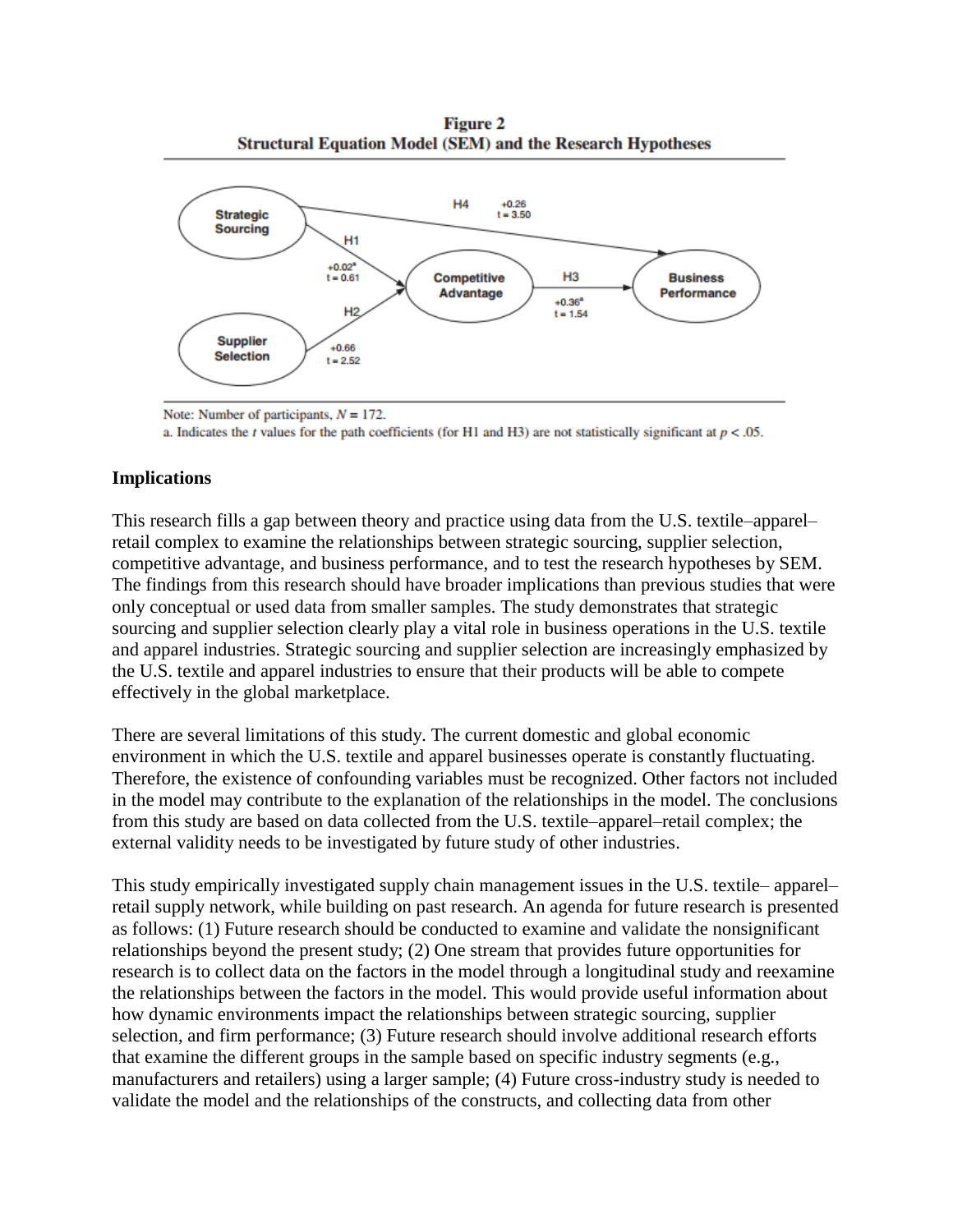industries is also needed to address external validity; and (5) An extension of this research is to conduct case studies to better understand strategic sourcing and supplier selection. Case studies and survey research complement each other and can result in a comprehensive investigation of the supply chain issues.

## **References**

Barney, J. (1991). Firm resources and sustained competitive advantage. *Journal of Management*, 17(1), 99-120.

Bracker, J. S., Keats, B. W., & Pearson, J. N. (1988). Planning and financial performance among small firms in a growth industry. *Strategic Management Journal*, 9, 591-603.

Carr, A. S., & Pearson, J. N. (1999). Strategically managed buyer–supplier relationships and performance outcomes. *Journal of Operations Management*, 17, 497-519.

Carr, A. S., & Pearson, J. N. (2002). The impact of purchasing and supplier involvement on strategic purchasing and its impact on firm's performance. *International Journal of Operations and Production Management*, 22, 1032-1053.

Carr, A. S., & Smeltzer, L. R. (2000). An empirical study of the relationships among purchasing skills and strategic purchasing, financial performance, and supplier responsiveness. *Journal of Supply Chain Management*, 36(3), 40-54.

Choi, T. Y., & Hartley, J. L. (1996). An exploration of supplier selection practices across the supply chain. *Journal of Operations Management*, 14, 333-343.

*Davison's Textile Blue Book* (2003, 137th ed.). Orlando, FL: Davison Publishing.

DeVellis, R. F. (1991). *Scale development: Theory and applications*. Newbury Park, CA: Sage.

Dillman, D. A. (2000). *Mail and Internet Surveys: The tailored design method* (2nd ed.). New York: John Wiley.

Finch, B. J. (2003). *OperationsNow.com: Process, value, and profitability*. New York: McGraw-Hill.

Foss, N. J. (1996). Research in strategy, economics, and Michael Porter. *Journal of Management Studies*, 33(1), 1-24.

Freeman, V. T., & Cavinato, J. L. (1990). Fitting purchasing to the strategic firm: Frameworks, processes, and values. *Journal of Purchasing and Materials Management*, 26(1), 6-10.

Gunasekaran, A., Patel, C., & McGaughey, R. E. (2004). A framework for supply chain performance measurement. *International Journal of Production Economics*, 87, 333-347.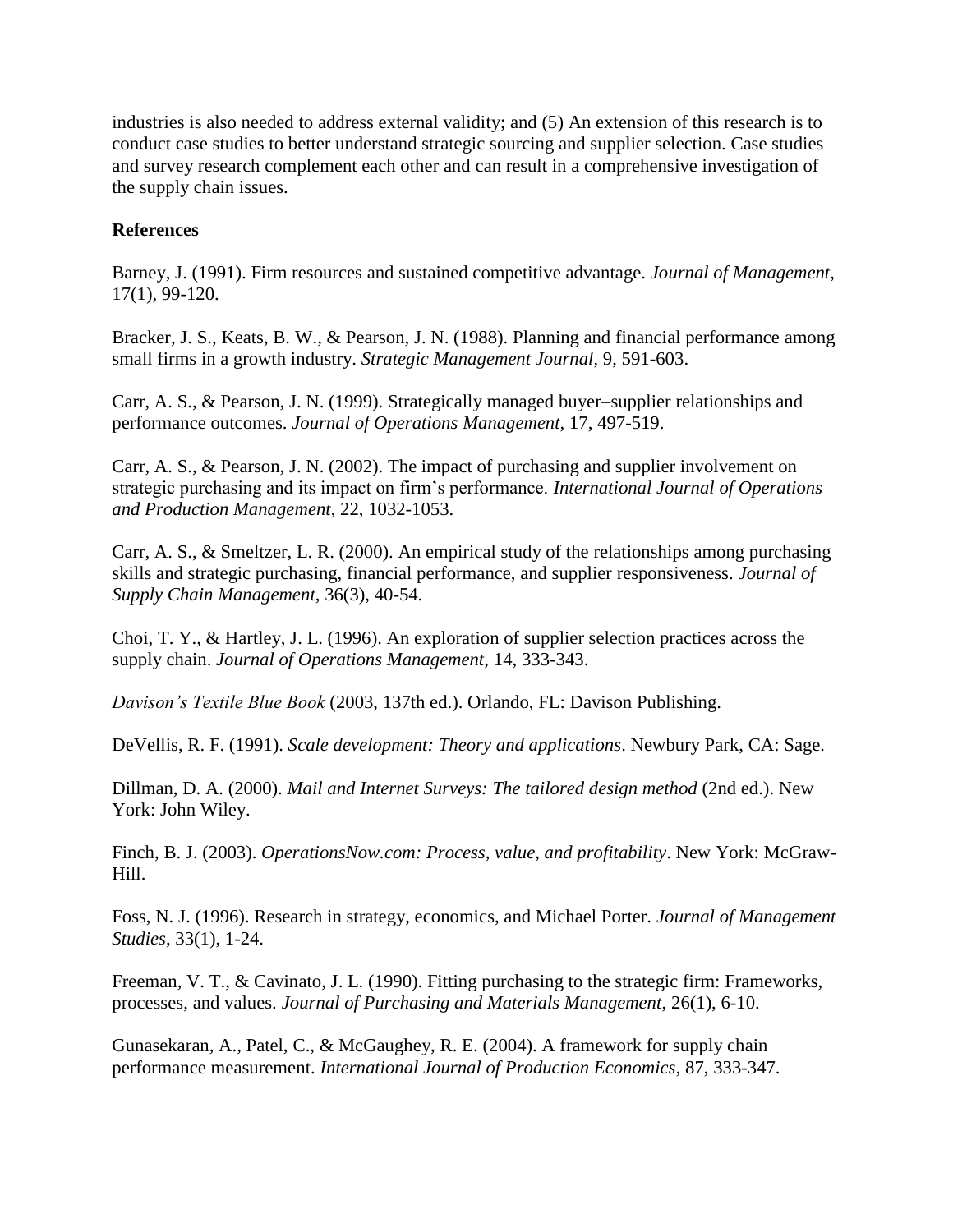Hair, J. F., Anderson, R. E., Tatham, R. L., & Black, W. C. (1995). *Multivariate data analysis with readings*. Upper Saddle River, NJ: Prentice Hall.

Jöreskog, K. G., & Sörbom, D. (2003). LISREL (Version 8.54) [Computer software]. Lincolnwood, IL: Scientific Software International.

Kannan, V. R., & Tan, K. C. (2002). Supplier selection and assessment: Their impact on business performance. *Journal of Supply Chain Management*, 38(4), 11-21.

Kelloway, E. K. (1998). *Using LISREL for structural equation modeling: A researcher's guide*. Thousand Oaks, CA: Sage.

Kim, Y., & Rucker, M. (2005). Production sourcing strategies in the U.S. apparel industry: A modified transaction cost approach. *Clothing and Textiles Research Journal*, 23, 1-12.

Krause, D. R., Scannell, T. V., & Calantone, R. J. (2000). A structural analysis of the effectiveness of buying firms' strategies to improve supplier performance. *Decision Sciences*, 31, 33-55.

Lambert, D. M., & Harrington, T. C. (1990). Measuring nonresponse bias in customer service mail surveys. *Journal of Business Logistics*, 11(2), 5-25.

Lummus, R. R., Vokurka, R. J., & Alber, K. L. (1998). Strategic supply chain planning. *Production and Inventory Management Journal*, 39(3), 49-58.

Mabert, V. A., & Venkataramanan, M. A. (1998). Special research focus on supply chain linkages: Challenges for design and management in the 21st century. *Decision Sciences*, 29, 537- 552.

Mentzer, J. T., DeWitt, W., Keebler, J. S., Min, S., Nix, N. W., Smith, C. D., et al. (2001). Defining supply chain management. *Journal of Business Logistics*, 22(2), 1-25.

Morgan, J. P., & Monczka, R. M. (1996). Supplier integration: A new level of supply chain management. *Purchasing*, 120(1), 110-113.

Narasimhan, R., & Das, A. (1999). An empirical investigation of the contribution of strategic sourcing to manufacturing flexibilities and performance. *Decision Sciences*, 30, 683-718.

Narasimhan, R., & Jayaram, J. (1998). Causal linkages in supply chain management: An exploratory study of North American manufacturing firms. *Decision Sciences*, 29, 579-605.

Nunnally, J. C. (1978). *Psychometric theory* (2nd ed.). New York: McGraw-Hill.

Porter, M. E. (1980). *Competitive strategy: Techniques for analyzing industries and competitors*. New York: Free Press.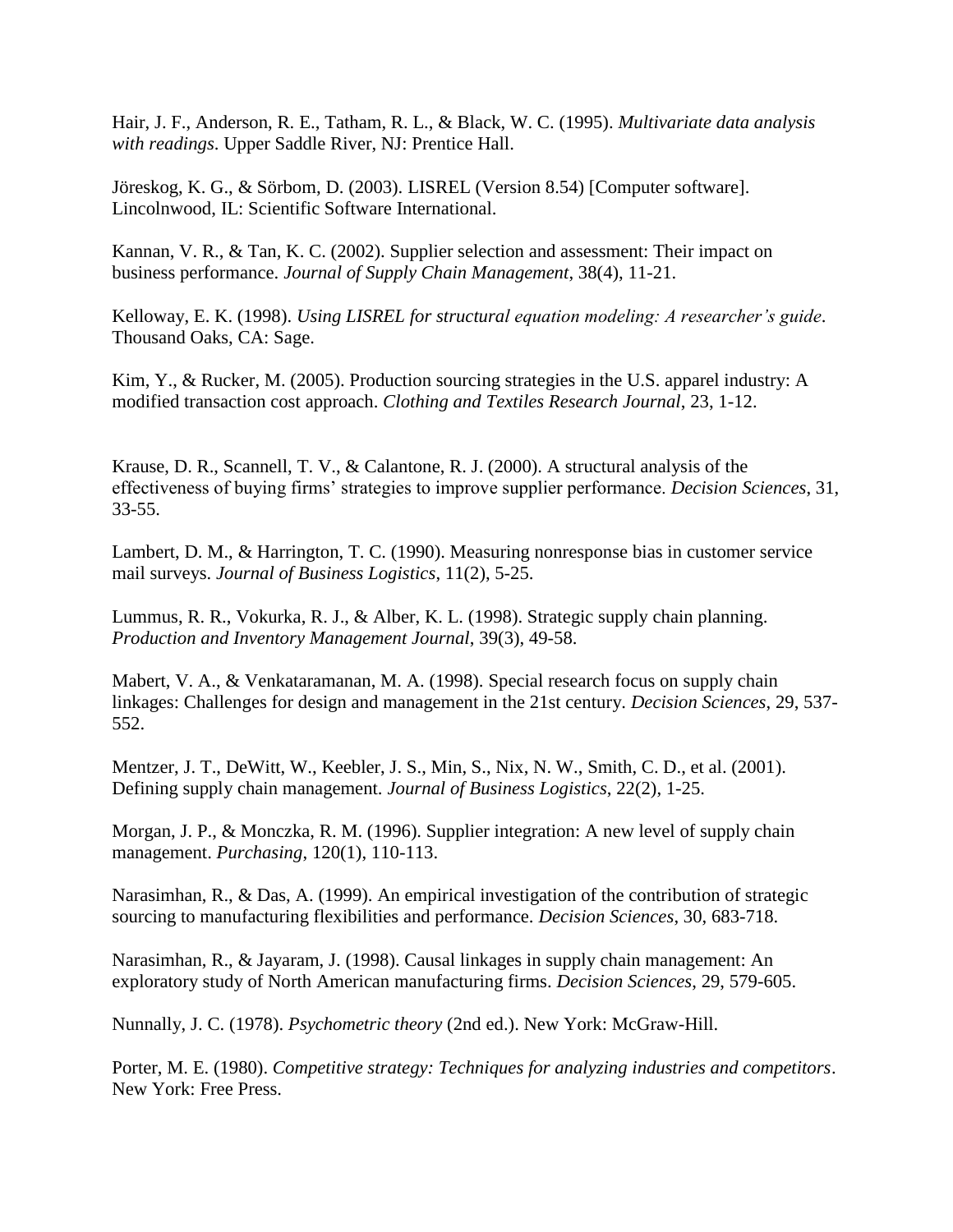Porter, M. E. (1991). Towards a dynamic theory of strategy. *Strategic Management Journal*, 12, 95-117.

Prahalad, C. K., & Hamel, G. (1990). The core competence of the corporation. *Harvard Business Review*, 68(3), 79-91.

Reck, R. F., & Long, B. G. (1988). Purchasing: A competitive weapon. *Journal of Purchasing and Materials Management*, 24(3), 2-8.

Sharma, S. (1996). *Applied multivariate techniques*. New York: John Wiley

Shin, H., Collier, D. A., & Wilson, D. D. (2000). Supply management orientation and supplier/ buyer performance. *Journal of Operations Management*, 18, 317-333.

Simpson, P. M., Siguaw, J. A., & White, S. C. (2002). Measuring the performance of suppliers: An analysis of evaluation process. *Journal of Supply Chain Management*, 38(1), 29-41.

Spekman, R. E. (1988). Strategic supplier selection: Understanding long-term buyer relationships. *Business Horizons*, 31(4), 75-81.

Spekman, R. E., Kamauff, J. W., Jr., & Myhr, N. (1998). An empirical investigation into supply chain management: A perspective on partnerships. *International Journal of Physical Distribution and Logistics Management*, 28, 630-650.

Su, J., Gargeya, V. B., & Richter, S. J. (2005). Global sourcing shifts in the U.S. textile and apparel industry: A cluster analysis. *The Journal of The Textile Institute*, 96(4), 261-276.

Tan, K. C. (2002). Supply chain management: Practices, concerns, and performance issues. *Journal of Supply Chain Management*, 38(1), 42-53.

Tan, K. C., Handfield, R. B., & Krause, D. R. (1998). Enhancing the firm's performance through quality and supply base management: An empirical study. *International Journal of Production Research*, 36, 2813-2837.

Tan, K. C., Kannan, V. R., & Handfield, R. B. (1998). Supply chain management: supplier performance and firm performance. International Journal of Purchasing and Materials Management, 34(3), 2-9.

Tan, K. C., Lyman, S. B., & Wisner, J. D. (2002). Supply chain management: A strategic perspective. *International Journal of Operations and Production Management*, 22, 614-631.

*Textile world blue book* (2003). Atlanta, GA: Billian Publishing.

Tracey, M., & Tan, C. L. (2001). Empirical analysis of supplier selection and involvement, customer satisfaction, and firm performance. *Supply Chain Management*, 6(4), 178-188.